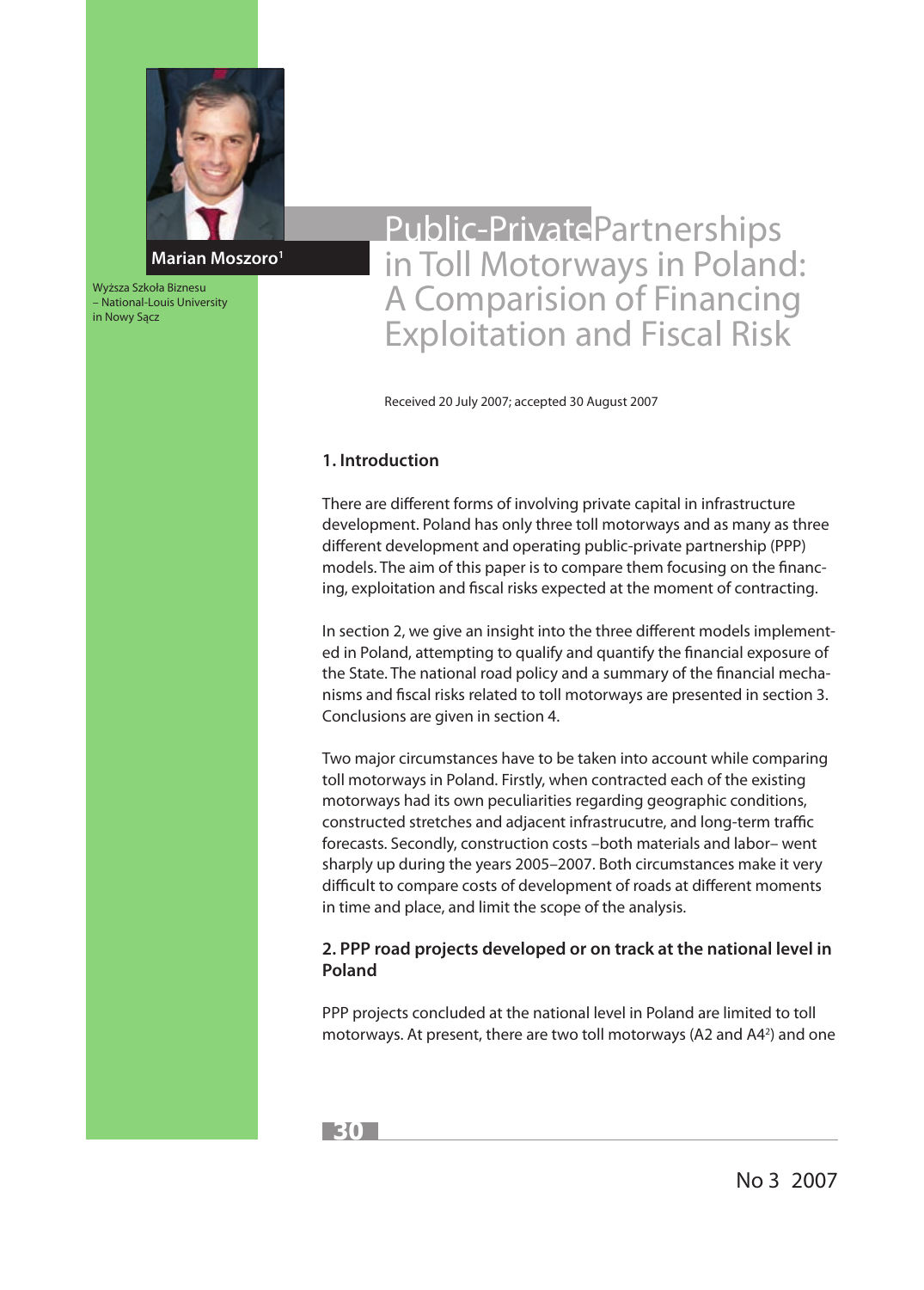contracted for development in the near future (A1). The national plan foresees the development of 700 km of new motorways and 1,990 km of express roads by 2011<sup>3</sup>.

#### *A1 Motorway*

Despite the fact that the first tender was made public far in December 1995, the contract with Gdansk Transport Company (GTC) for the development and exploitation of A1 Motorway was signed on August 31<sup>st</sup>, 2004.

The concessionaire –GTC– finances and develops one stretch of the A1 Motorway (Gdańsk–Nowe Marzy). Tolls will be also collected by the GTC. The National Road Fund covers the difference between tolls collected and the sum of debt service, return on capital and maintenance costs, whereas the rate of return is 8%–20% (14% on average) and is subject to the traffic volume (incentive for GTC). Maintenance costs are fixed in real terms and are corrected according to the inflation rate. Therefore, the government is committed to make availability payments (independent of traffic volumes) and pay a kind of shadow tolls (dependent on traffic volumes) due to the expected low traffic though A1 Motorway.

The contract has been strongly criticized for the development costs: EUR 504 million for a 89.5 km segment, i.e. EUR 5.63 million per km, the highest price ever contracted in Poland at that time (with the exception of the construction of bridges and the like). Moreover, the contract has been questioned since in its annexes it seems to transfer major risks to the government.

Fiscal GTC-related risks and their assessed severity<sup>4</sup> are listed in Tab. 1.

| <b>Risk</b>                                                                                                                                                                                                                                                                         | <b>Assessed Severity</b> |
|-------------------------------------------------------------------------------------------------------------------------------------------------------------------------------------------------------------------------------------------------------------------------------------|--------------------------|
| If the contract with GTC is cancelled, the government must repay<br>GTC EUR 27.5 million as indemnification                                                                                                                                                                         | Medium <sup>5</sup>      |
| Input risk (or traffic volume risk) lays totally on the government, i.e.<br>if revenues do not achieve economic profitability, the government<br>has to compensate GTC. According to some assessments, this may<br>represent public annual payments of PLN 100 million <sup>6</sup> | High                     |
| GTC can also claim indemnification if it happens to change the<br>planned route of the motorway, even if it is not the government's fault                                                                                                                                           | High                     |
| Government is responsible for delays in the delivery of necessary<br>permissions for the motorway construction, even if those delays are<br>legally motivated                                                                                                                       | Medium                   |
| Government has to pay the difference between tolls collected and<br>debt service                                                                                                                                                                                                    | High                     |

Tab. 1. Fiscal risks related to A1 development

Source: own estimations.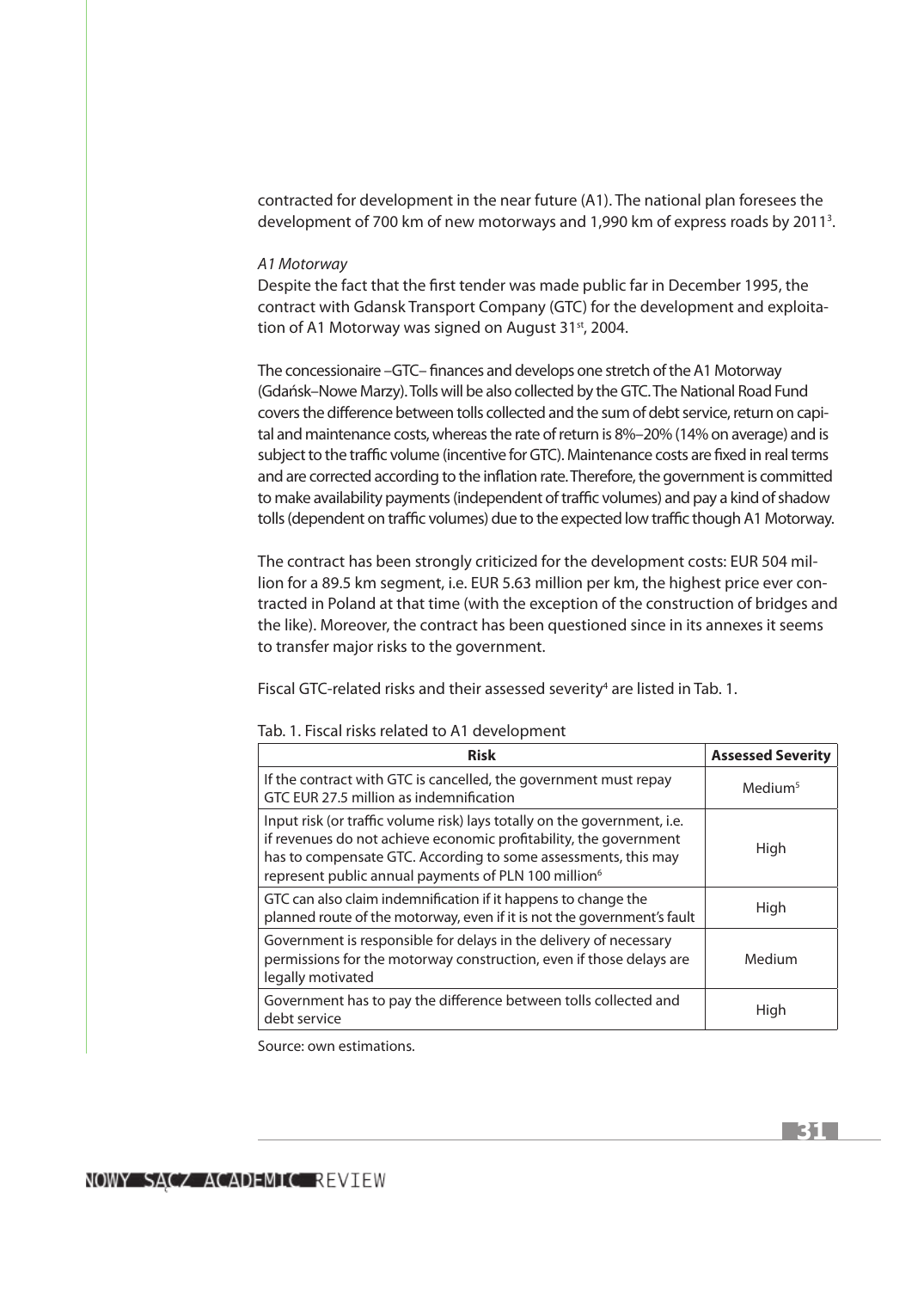#### **Marian Moszoro**

Public-PrivatePartnerships in Toll Motorways in Poland: A Comparision of Financing Exploitation and Fiscal Risk

> The magnitude of the risks and their probability suggest that the final cost per km may be higher than EUR 5.63 million. However, the construction risk remained entirely on the private investor's side at a time when construction prices went up.

#### *A2 Motorway*

A2 Motorway was developed by a consortium of 18 firms called Autostrady Wielkopolskie SA (AWSA) that own the concession to build and operate the motorway as part of the Paris-Berlin-Warsaw-Moscow corridor. The concession term is 40 years and the total development costs of Phase I amount to almost EUR 1 billion. Funding came from three sources:

- EUR 235 million from commercial banks in the form of senior secured project loan
- Mezzanine debt a 17-year loan from EIB of EUR 275 million
- EUR 235 million in subordinated debt and equity from AWSA shareholders7

The EIB loan was structured with deferral of all interest and principal for 17 years (to be matured in 2018). Therefore, from AWSA's perspective, the EIB loan is essentially equivalent to a zero coupon bond. The loan is guaranteed by the government for a face amount at EUR 800 million<sup>8</sup>. This guarantee, together with the buyback of land, is the only financial involvement of the state in this investment and its value is reported by the government in the guarantees' accounts prepared by the Ministry of Finance.

The revenue for AWSA comes from toll payments. Under the base case projections, AWSA will be able to repay only a fraction of total amount of the guaranteed debt outstanding at maturity, leaving the remainder to be refinanced. On the other hand, some experts criticized the A2 for absorbing more than its fare share of the total PLN 5.5 billion (or 0.7% of GDP) authorized for guarantees of all kinds in 2000.

Other fiscal risks related to AWSA and A2 development and their assessed severity are listed in Tab. 2.



No 3 2007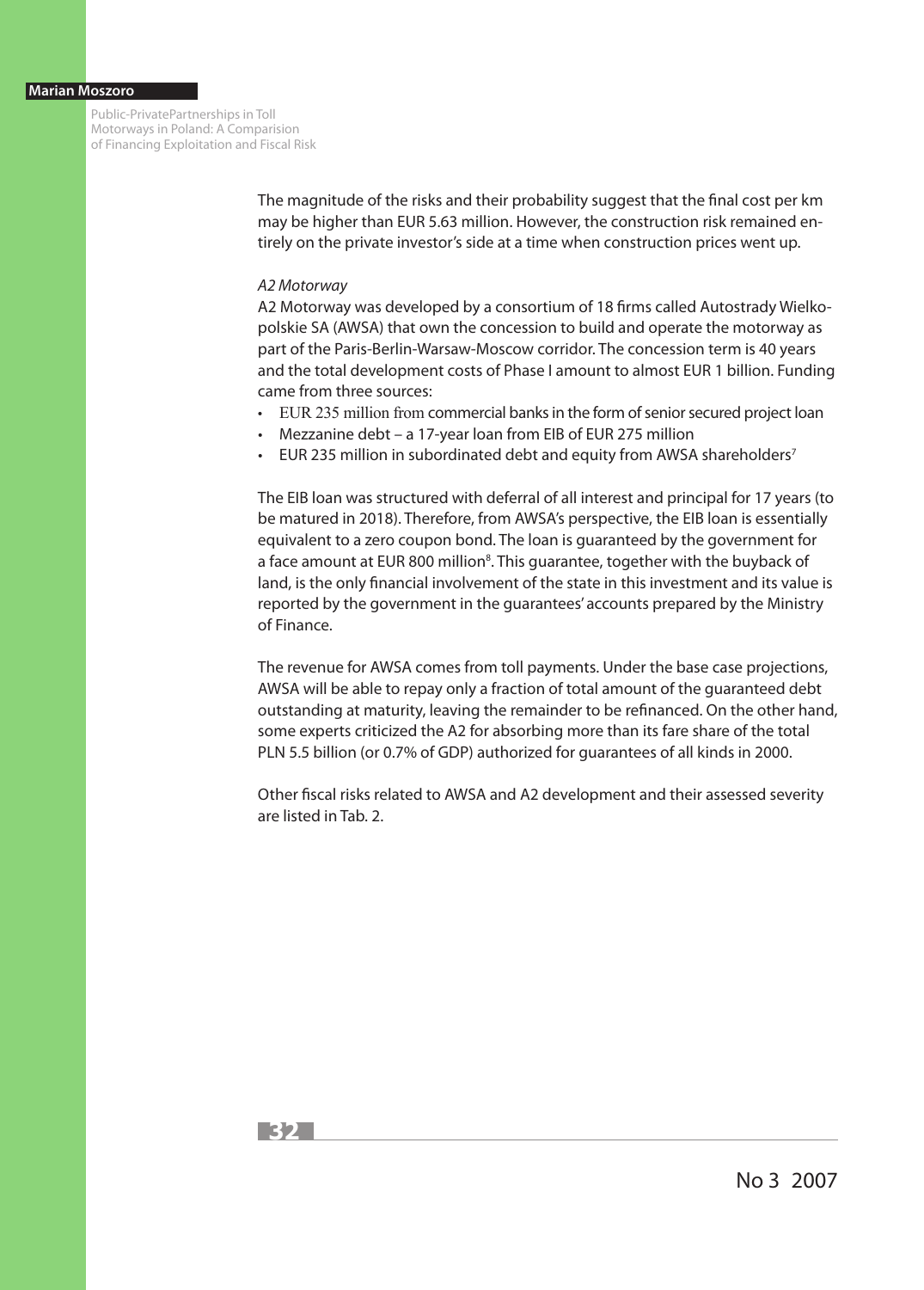Tab. 2. Fiscal risks related to A2 development

| <b>Risk</b>                                                                                                                                                                                                                                                                                                                                                                                                                                                                                          | <b>Assessed Severity</b> |
|------------------------------------------------------------------------------------------------------------------------------------------------------------------------------------------------------------------------------------------------------------------------------------------------------------------------------------------------------------------------------------------------------------------------------------------------------------------------------------------------------|--------------------------|
| Government benefits from A2 through regional economic develop-<br>ment, annual lease payments (annual fee of PLN 5.5 million), VAT on<br>commercial tolls (PLN 14 billion estimated yield in tax revenues to<br>the Polish government), and profit sharing (the government is enti-<br>tled to receive 20% of distributable cash once the shareholders had<br>received a cumulative real return of 10% or more on their invested<br>capital, and 50% once they had received a return of 15% or more) | High                     |
| In the case the government terminates the contract in the public<br>interest, without cause, it must repay AWSA's debt and NPV of ex-<br>pected shareholder returns for life of concession                                                                                                                                                                                                                                                                                                           | Medium                   |
| Government agreed not to build competing transportation systems and<br>to compensate AWSA for lost revenue if it does build competing roads                                                                                                                                                                                                                                                                                                                                                          | l ow                     |
| Government is responsible for construction of the Poznan Bypass,<br>interchanges, and feeder roads with specified damages for lost rev-<br>enues resulting from delay                                                                                                                                                                                                                                                                                                                                | Medium <sup>9</sup>      |
| Government responsible for providing land at no cost except annual<br>lease payment of PLN 5.5 million                                                                                                                                                                                                                                                                                                                                                                                               | l ow                     |
| Government guarantees EIB loan for a face amount at EUR 800 mil-<br>lion due in 2017.                                                                                                                                                                                                                                                                                                                                                                                                                | $M$ edium <sup>10</sup>  |

Source: Esty (2000) and own estimations.

#### *A4 Motorway*

Available data on A4 Motorway is very limited. The concession segment consists of 67 km toll motorway linking Cracow and Katowice, two major cities in the south of Poland. A4 was developed under a different scheme. The government was the main investor. By 2004 the government had built and refurbished the motorway for PLN 225 million financed by European Bank for Reconstruction and Development (EBRD). This debt will be refunded by the concessionaire – Stalexport  $SA^{11}$ . As of now the concessionaire has adapted the road to the requirements of a toll motorway and maintains it. Its revenue comes from the tolls collected, which consequently will service the outstanding debt.

Stalexport has incurred investment costs for PLN 195 million mostly for the construction of the toll collection stations. The assumed investment requirements in the next stages amount to a total of PLN 310 million to be financed by the government, mostly for increased ecology and safety standards<sup>12</sup>. The concessionaire raised credits without government guarantees. In the A4 motorway agreement, there is a mechanism forbidding upgrading competing roads. If the Ministry of Infrastructure decides to do so, there are stipulated compensations. However, no

NOWY SACZ ACADEMIC REVIEW

**33**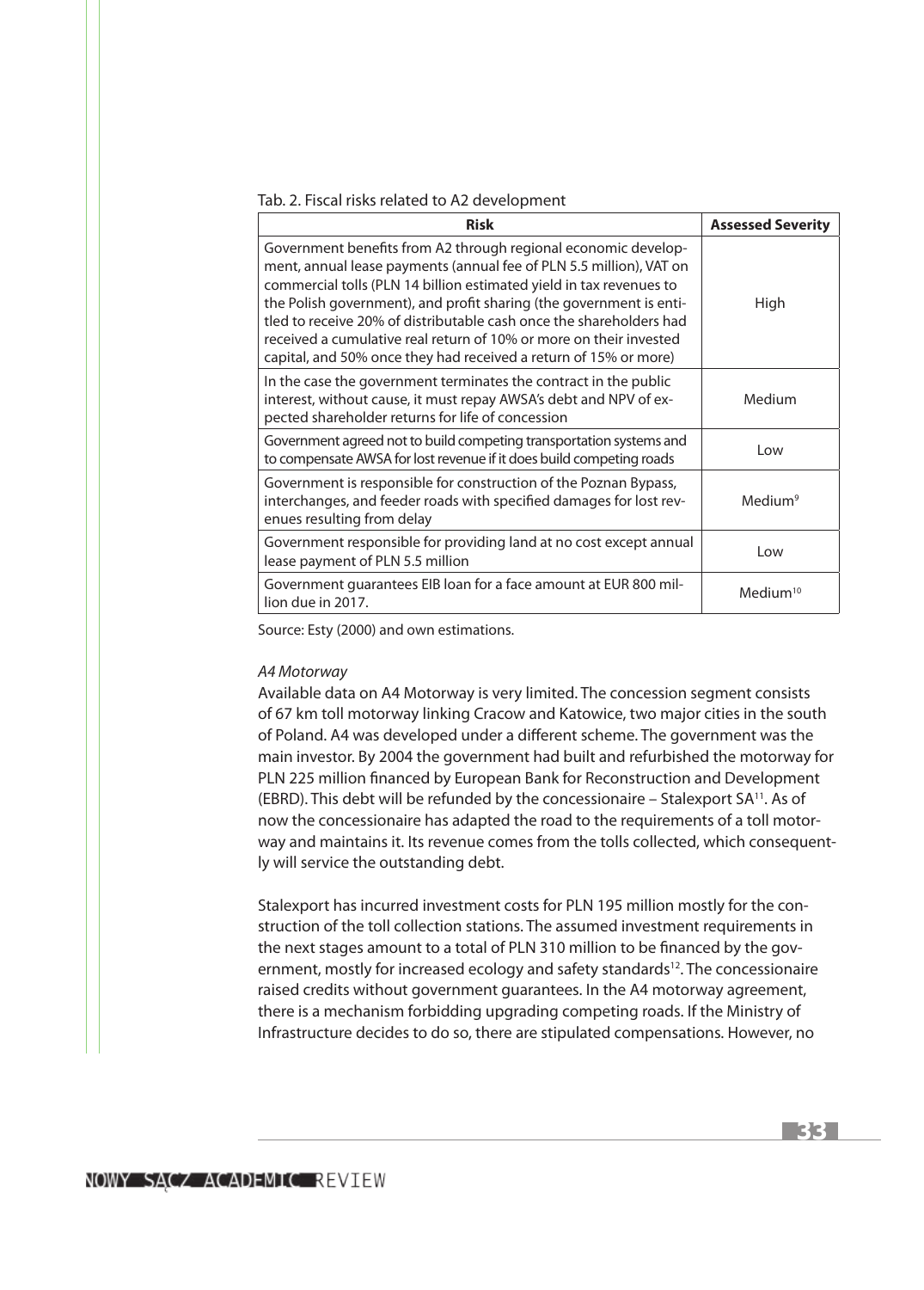Public-PrivatePartnerships in Toll Motorways in Poland: A Comparision of Financing Exploitation and Fiscal Risk

> execution of such liabilities has taken place. There is no other involvement of the State or public funds.

## **3. National road policy**

The NRF collects funds for the preparation, development or redevelopment and maintenance of roads. Its sources of income are fuel tax, interests yielded on free funds, revenues from the sale of shares and estates, dividends, tolls collected by the Directorate-General National Roads and Motorways, transfers (mainly from the EU) and debt. The funds collected by the NRF can also be used to complement the financing of land acquisition for roads, make availability payments and pay shadow toll $s^{13}$ .

The Main Statistical Office and the Ministry of Finance are responsible for the national accounting system (including ESA95, which at the date not is applicable in Poland). The governmental entity directly responsible for the guarantees is the Ministry of Finance. However, the final decision must be made by the Council of Ministers acting upon the Ministry of Finance's direct application.

The total amount of guarantees is set up on an annual basis. Regarding the new "Toll Motorways and National Road Found Act" guarantees are granted according to the "Guarantees Act" dated on May,  $8<sup>th</sup>$ , 1997. Every year, the government estimates the risks influencing the level of guarantees.

Fiscal accounts do not consolidate accounts of the State and the NRF. According to the "Toll Motorways and National Road Fund Act", the NRF is an off-balance (extrabudgetary) organization. It is not even included –in contraposition to other funds– as an exhibit to the National budget. Other parafiscal liabilities are registered by the National Road Found in its forecasts of accounts with concessionaires.

The main characteristics of the toll motorways in Poland are summarized in Tab. 3.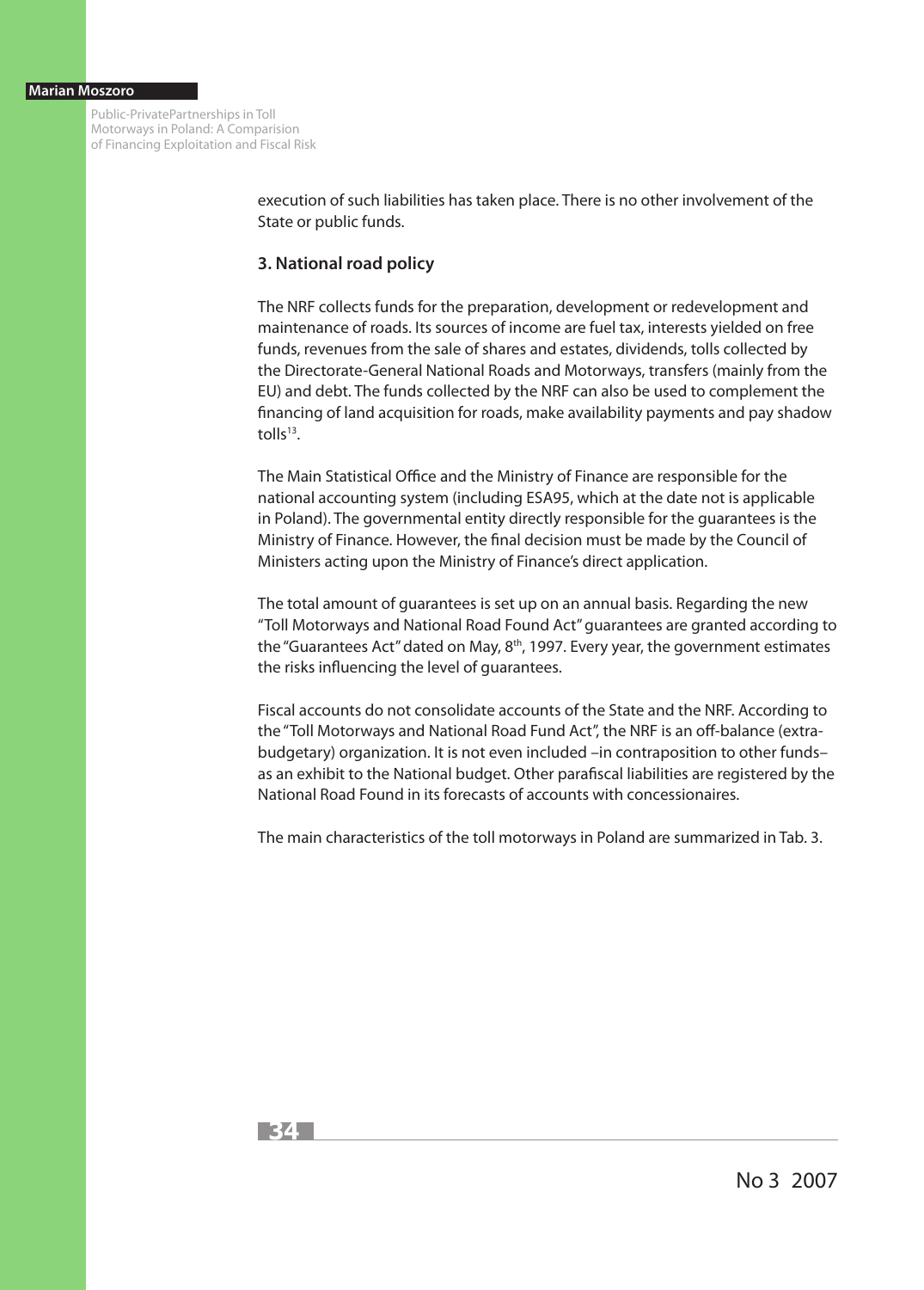## Tab. 3. Summary of the toll motorways' arrangements

|                                                                                  | A <sub>1</sub>                                                                                                                                                               | A2                                                                                                            | A4                                                                                                                                                                                       |
|----------------------------------------------------------------------------------|------------------------------------------------------------------------------------------------------------------------------------------------------------------------------|---------------------------------------------------------------------------------------------------------------|------------------------------------------------------------------------------------------------------------------------------------------------------------------------------------------|
| Who finances<br>the construc-<br>tion?                                           | Concessionaire from<br>credits from European<br><b>Investment Bank and Nor-</b><br>dic Investment Bank with<br>National guarantees to<br>payments from National<br>Road Fund | Concessionaire<br>from credits<br>from European<br>Investment Bank,<br>Commerzbank,<br>Calyon Bank,<br>equity | Built with budget<br>funds. Since the "Con-<br>cession to adapt to toll<br>motorway standard<br>and maintenance"<br>was given to conces-<br>sionaire, there is only<br>private financing |
| Responsi-<br>bilities of the<br>concessionaire<br>(construction,<br>maintenance) | Risks of construction and<br>maintenance are on con-<br>cessionaire's side                                                                                                   | Risks of construc-<br>tion and main-<br>tenance are on<br>concessionaire's<br>side                            | Risks of construction<br>and maintenance are<br>on concessionaire's<br>side                                                                                                              |
| Tolls paid by<br>users                                                           | Toll level can be set by the<br>Minister of Infrastructure                                                                                                                   | Toll level due<br>to concession<br>agreement (5 ve-<br>hicle categories)                                      | Concession agreement<br>fixes highest toll level.<br>Concessionaire can<br>set toll level up to this<br>quote                                                                            |
| Shadow tolls<br>(government)                                                     | Shadow toll system is<br>aimed on maintenance of<br>the road and depends on<br>traffic level (one of three<br>scenarios)                                                     | Initially, no<br>shadow toll.<br>Since 2005, com-<br>pensations for<br>truck traffic.                         | Initially, no shadow<br>toll. Since 2005, com-<br>pensations for truck<br>traffic                                                                                                        |
| Long term<br>purchase agree-<br>ments (i.e. take-<br>or-pay liabilities)         | <b>National Road Found</b><br>covers the difference<br>between tolls and debt<br>service + return on capital<br>+ maintenance costs                                          | <b>No</b>                                                                                                     | <b>No</b>                                                                                                                                                                                |
| Who bears the<br>traffic risk?                                                   | Government in mecha-<br>nism of payments from<br><b>National Road Found</b>                                                                                                  | Concessionaire                                                                                                | Concessionaire                                                                                                                                                                           |
| <b>Debt Guarantees</b>                                                           | Granted by Ministry of Fi-<br>nance for payments from<br>National Road Found to<br>concessionaire. There are<br>no direct debt guarantees.                                   | Government<br>guarantees EIB<br>loan (up to EUR<br>800 million)                                               | <b>No</b>                                                                                                                                                                                |

Source: interviews at Directorate-General National Roads and Motorways (January, 2005).

**35**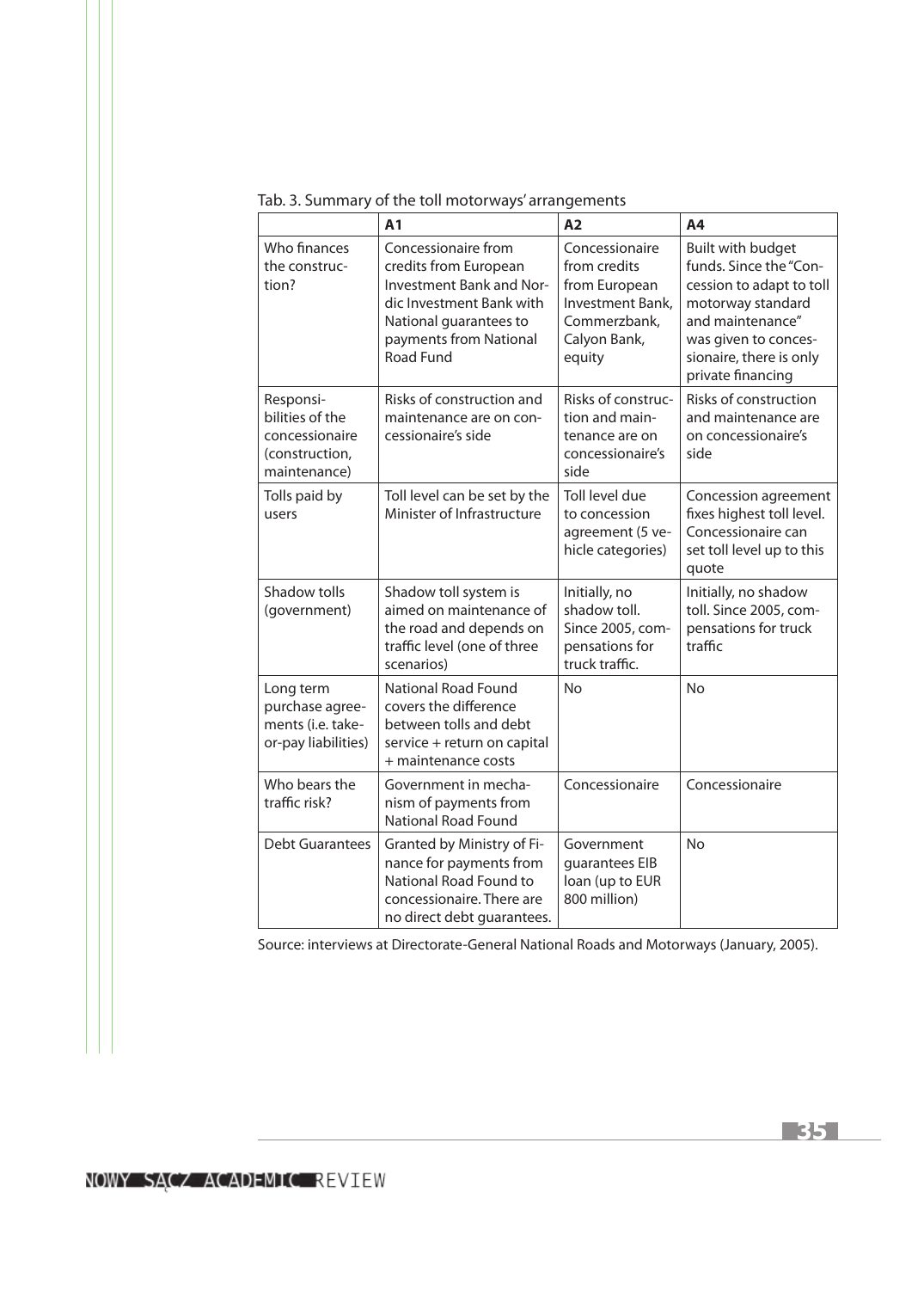Public-PrivatePartnerships in Toll Motorways in Poland: A Comparision of Financing Exploitation and Fiscal Risk

## **4. Conclusions**

The three toll motorways are being developed under different models of cooperation between the public and private parties. While A1 is a typical BOT, A4 bases on a concession model (also known as asset-exploitation or French model) and A2 is more likely to be seen as a partnership with mixed public-private capital expenditures, and risk and revenues sharing. It is too early to perform a deep analysis based on currently available data, determining which of the implemented schemes of financing and exploitation is the most efficient and/or less risky for the State. Initial evidence indicates that, on one hand, the BOT scheme (A1 Motorway) takes too long to contract and involves the public partner in larger fiscal risks. On the other hand, taking into account the poor budget conditions, the inviability of tax raises and the deep current indebtedness (close to the Maastricht restrictions) make it almost impossible to finance infrastructure (solely or mainly) from public sources (as in A4 Motorway) without the support of EU structural funds.

The solution seems to be the engagement of private capital supported by public guarantees and risk mitigation transfers (as is the case of A2 Motorway). Doubtlessly, the fact of having three different solutions implemented in the same sector and country unveils the lack of a common infrastructure development policy at the Government level. However, in the future –for the same reasons–, it may constitute a very fruitful field of research for welfare economics and comparative institutional analysis.

## **References**

Ecorys, *Zastosowanie PPP w praktyce – Project pilotazowy: droga nr 19* [PPP practical implementation – Pilot project: Road No. 19], 2004.

Esty B., *Poland's A2 Motorway*, Harvard Business School Publishing, Note #5-202-031, 2002.

Generalna Dyrekcja Dróg Krajowych i Autostrad [Directorate-General National Roads and Motorways], www.gddkia.gov.pl , (access: July 2007).

Ministry of Transport, www.mt.gov.pl , (access: July 2007).

Ministry of Finance, *Informacja o poręczeniach i gwarancjach udzielonych w 2003 roku przez Skarb Państwa, niektóre osoby prawne oraz Bank Gospodarstwa Krajowego* [Information on Guarantees Delivered in 2003 by the National Treasury, Other Public Entities and the National Treasury Bank], www.mf.gov.pl , (access: Dec. 2004).

Ustawa z dnia 27 pazdziernika 1994 r. o autostradach platnych oraz o Krajowym Funduszu Drogowym (DzU z 2004 r. Nr 256, poz. 2571 i Nr 273, poz. 2703) [Toll Motorways and National Road Fund Law Act].

www.autostrada-a2.pl , (access: July 2007).

www.autostrada-a4.pl , (access: July 2007).